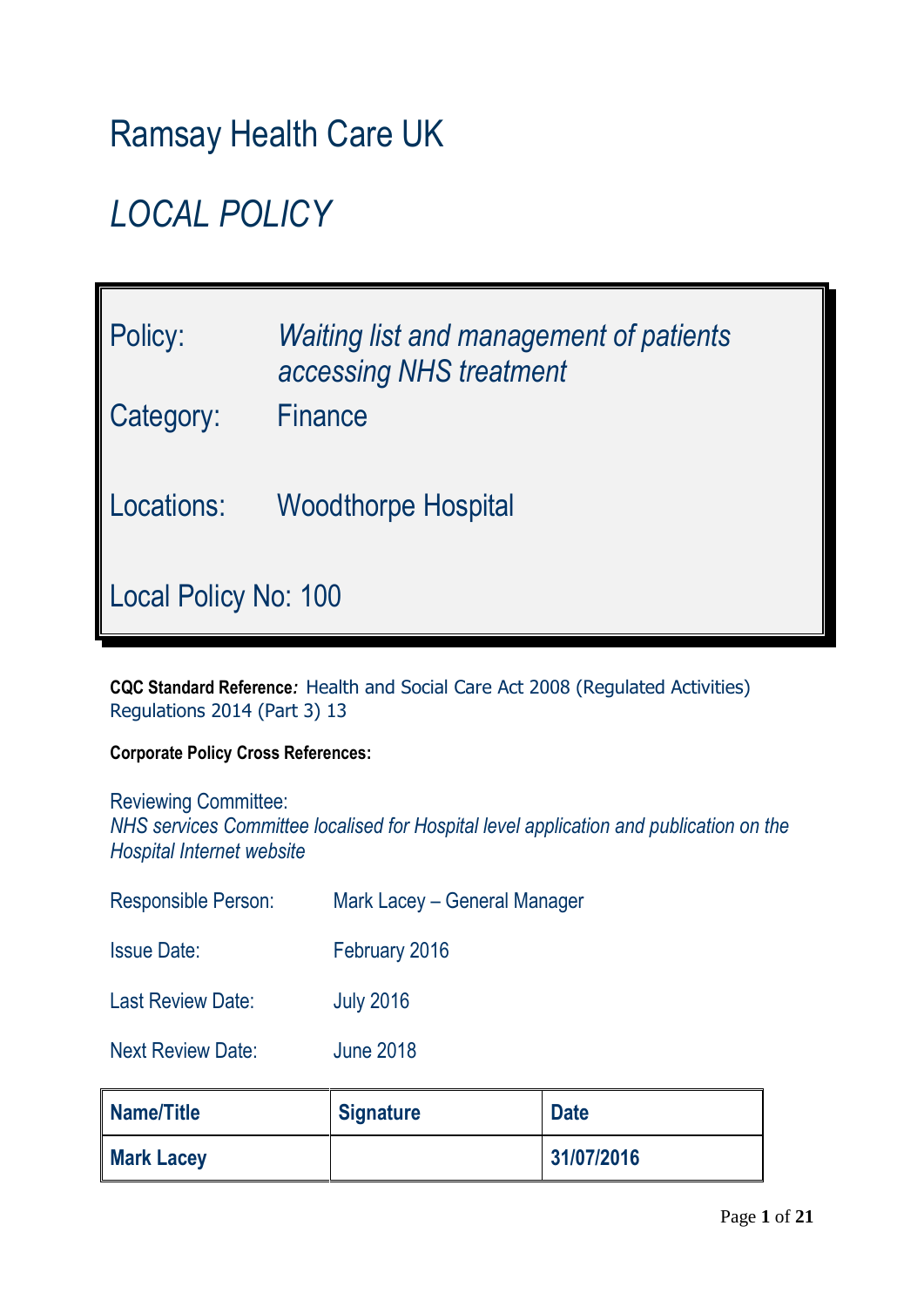

# **Equality Impact Assessment**

|    |                                                                                                                                | Yes/No    | <b>Comments</b> |
|----|--------------------------------------------------------------------------------------------------------------------------------|-----------|-----------------|
| 1. | Does the document/project affect any<br>group less or more favourably than<br>another on the basis of:                         | <b>No</b> |                 |
|    | Race<br>$\bullet$                                                                                                              | <b>No</b> |                 |
|    | <b>Ethnic Origins</b><br>$\bullet$                                                                                             | <b>No</b> |                 |
|    | Nationality<br>$\bullet$                                                                                                       | <b>No</b> |                 |
|    | Gender<br>$\bullet$                                                                                                            | <b>No</b> |                 |
|    | <b>Gender Reassignment</b><br>$\bullet$                                                                                        | <b>No</b> |                 |
|    | Culture<br>$\bullet$                                                                                                           | <b>No</b> |                 |
|    | <b>Pregnancy &amp; Maternity</b><br>$\bullet$                                                                                  | <b>No</b> |                 |
|    | Religion or Belief<br>$\bullet$                                                                                                | <b>No</b> |                 |
|    | <b>Sexual Orientation</b><br>$\bullet$                                                                                         | <b>No</b> |                 |
|    | Marriage or Civil Partnership<br>$\bullet$                                                                                     | <b>No</b> |                 |
|    | Age<br>$\bullet$                                                                                                               | <b>No</b> |                 |
|    | Disability - learning disabilities,<br>$\bullet$<br>physical disabilities, sensory<br>impairment and mental health<br>problems | <b>No</b> |                 |
| 2. | Is there any evidence that some groups<br>are affected differently?                                                            | <b>No</b> |                 |
| 3. | If you have identified potential<br>discrimination, are there exceptions valid,<br>legal and/or justifiable?                   |           |                 |
| 4. | <b>No</b><br>Is the impact of the document/project likely<br>to be negative?                                                   |           |                 |
| 5. | If so can the impact be avoided?                                                                                               | <b>No</b> |                 |
| 6. | What alternative is there to achieving the<br><b>No</b><br>document/project without impact?                                    |           |                 |
| 7. | Can we reduce the impact by taking<br>different action?                                                                        |           |                 |

#### **Completed by:**

| <b>Name</b>       | <b>Signature</b> | <b>Position</b>        | <b>Date Completed:</b> |
|-------------------|------------------|------------------------|------------------------|
| <b>Mark Lacey</b> |                  | <b>General Manager</b> | 31/07/2016             |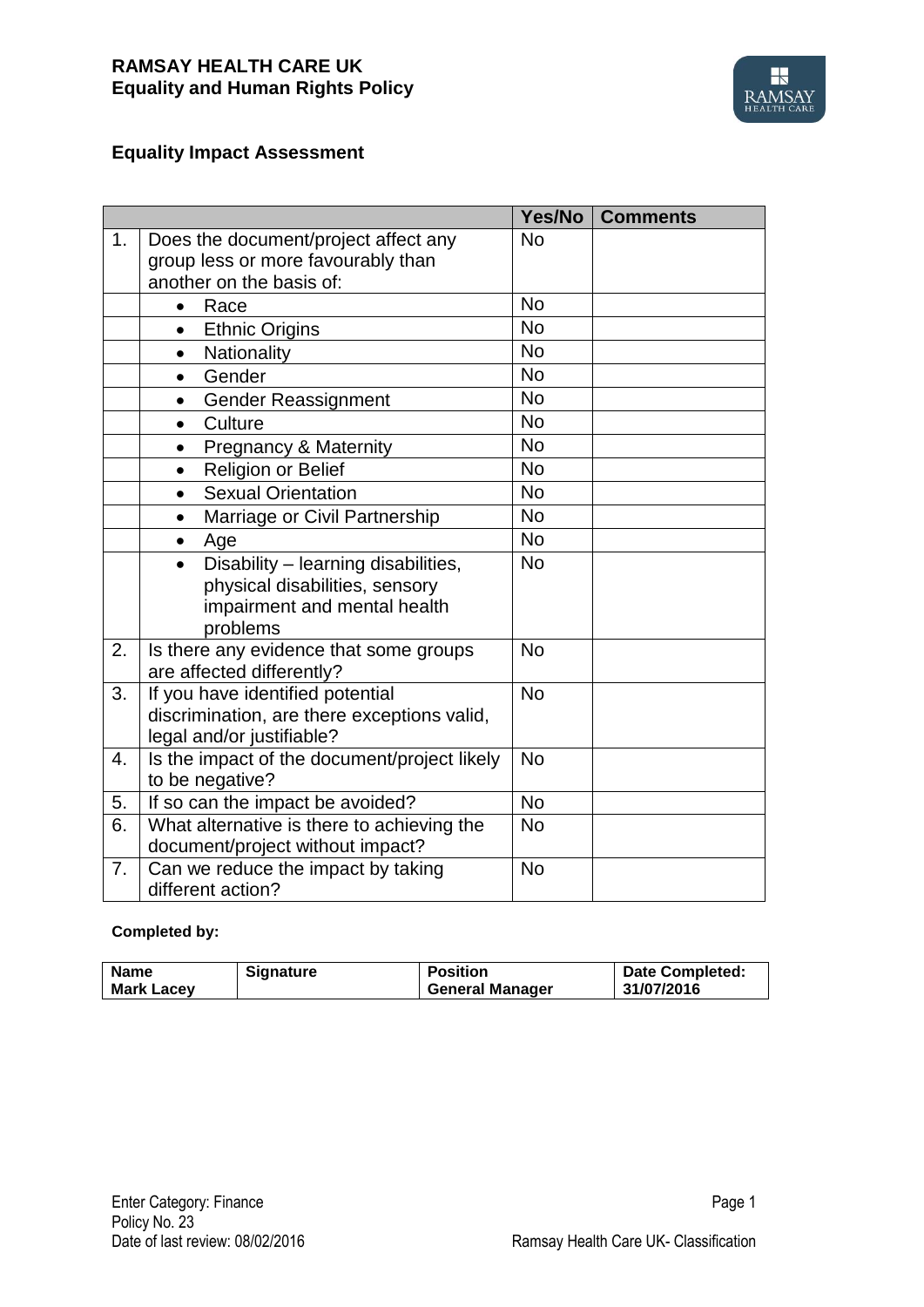

### **Confidentiality**

 This document is the property of Ramsay Health Care UK and may not be reproduced, by any means, in whole or in part, without prior permission of Ramsay Health Care. The document is to be returned to Ramsay Health Care UK when no longer required for the agreed purpose.

#### **Amendment Record**

| <b>Version</b><br><b>Number</b> | <b>Reason for variation</b>               | <b>Date</b> |
|---------------------------------|-------------------------------------------|-------------|
| 1.0                             | <b>Final copy</b>                         | 08/02/16    |
| 1.3                             | <b>Localised copy of Corporate Policy</b> | 31/07/2016  |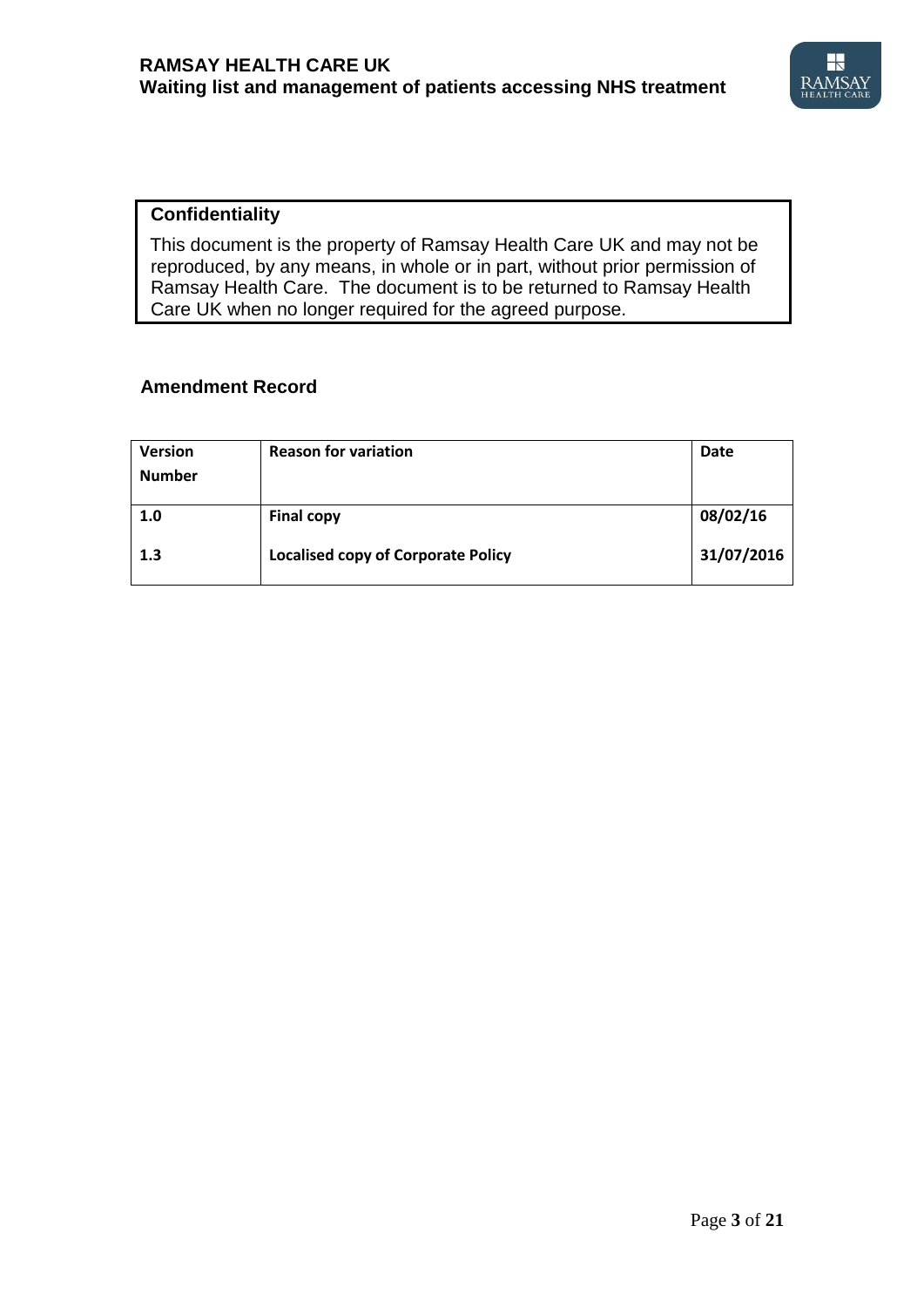

# **Waiting list and management of patients accessing NHS treatment**

#### **STATEMENT**

Ramsay Health Care UK ("Ramsay") is committed to providing an exemplary standard of patient access as is required and expected of a modern and efficient NHS service provider. Ramsay will manage waiting times within national guidelines, offering quick and reliable access to services and to providing patient choice.

Ramsay will ensure that the management of patient access to services is transparent, fair, equitable and managed according to clinical priority.

This policy outlines the processes that must be followed when managing the booking of outpatient appointments, arranging inpatient admissions and day cases, and the management of appropriate schedules by the staff of Ramsay. This document defines the accountabilities and responsibilities of those involved in the processes detailed in this policy.

#### **PURPOSE**

The aim of the policy is to ensure that national guidance and good practice is followed to ensure that patients are treated promptly, efficiently and consistently.

#### **POLICY**

The policy reflects the key access targets:

- Current outpatient, inpatient and diagnostic waiting times
- The referral to treatment target (RTT)

# **1. Key Principles**

This Policy covers the way in which Ramsay will manage patients who are waiting for treatment on admitted, non-admitted or diagnostic pathways. It covers the management of patients at all sites where Ramsay operates, including outreach clinics.

Every process in the management of patients who are waiting for treatment must be clear and transparent to the patients and to partner organisations and must be open to inspection, monitoring and audit.

- Ramsay will give priority to clinically urgent patients and treat everyone else in turn. War pensioners and service personnel injured in conflict will receive priority treatment if the condition is directly attributable to injuries sustained in conflict.
- Ramsay will follow all Guidance issued by NHS England and local commissioners relating to waiting times, including all associated targets, guidelines and rules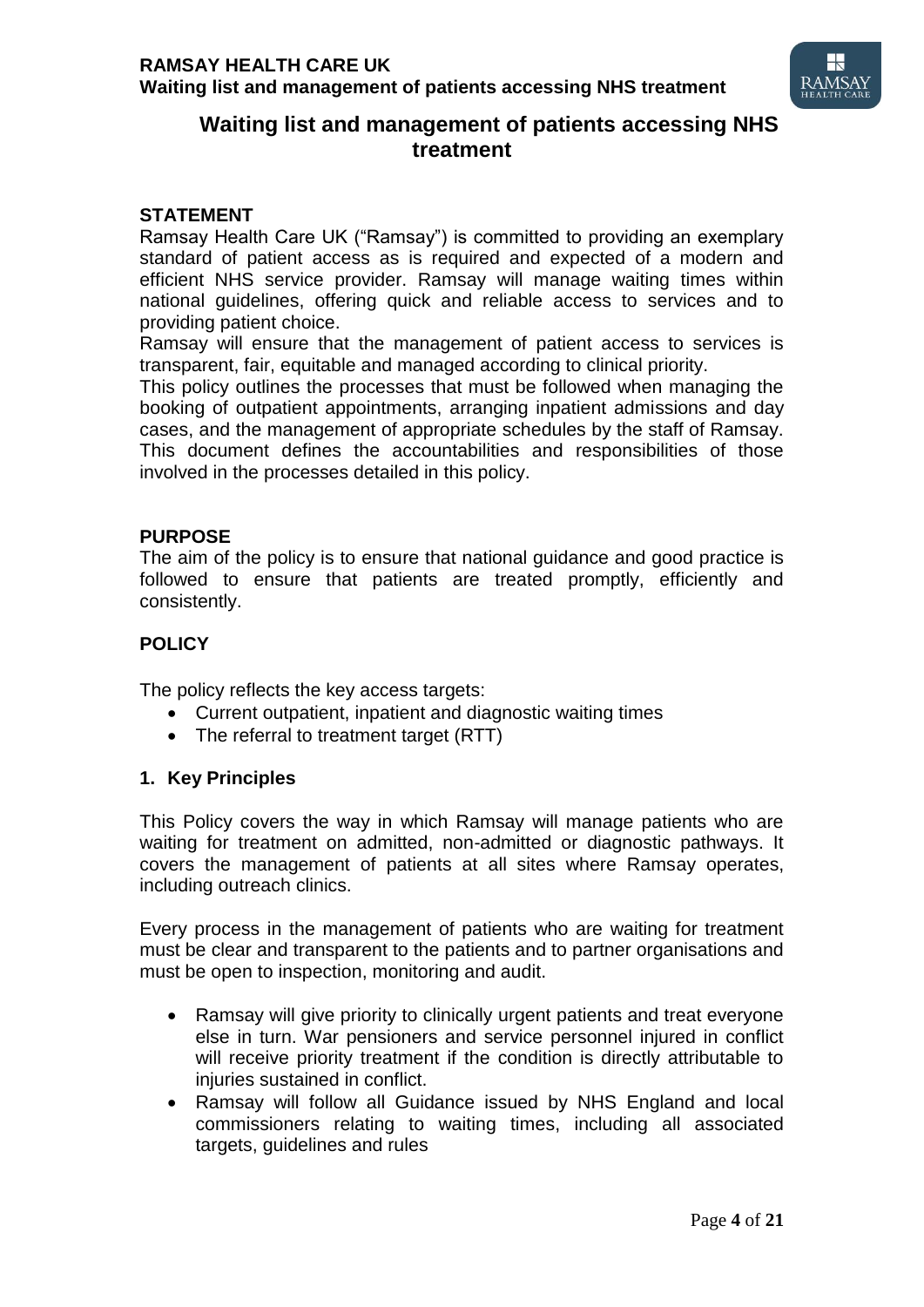# **RAMSAY HEALTH CARE UK**

# **Waiting list and management of patients accessing NHS treatment**



- Ramsay will meet and improve on the maximum waiting times set by NHS England and local commissioners for all groups of patients.
- Ramsay will, whenever possible, negotiate appointment and admission dates and times with patients.
- Ramsay will work to ensure fair and equal access to services for all patients.

This document is written in conjunction with the guidelines for managing elective patients on an 18 Week Pathway

Ramsay will ensure that management information on all waiting lists and activity is recorded on Cosmic and/or Carestream.

Ramsay will monitor the Referral to Treatment (RTT) pathway by using Patient Tracking Lists (PTL) measuring the patients length of wait from referral to "definitive treatment" including new outpatient appointment, diagnostic test, elective admission and open pathway follow-up appointments

# *1.1 Members of the Armed Forces*

In line with the Armed Forces Covenant from the Ministry of Defence (MOD), members of the Armed Forces Community (see glossary) should enjoy the same standard of, and access to healthcare as that received by any other UK citizen in the area they live.

For serving personnel, including mobilised Reservists, primary healthcare is provided by the Defence Medical Service (DMS) part of the MOD, whilst secondary care is provided by the local NHS or Independent Healthcare provider such as Ramsay. Arrangements are made for personnel injured on operations to be treated in conditions suited to their specific needs and are not likely to be treated in a Ramsay hospital. For family members, primary healthcare may be provided by the MOD, usually when accompanying Service personnel at their posting. Any such family members requiring referral to secondary care will be treated in the same way as Serving personnel and will be referred to us from a DMS GP (with a referrer code prefixed by A91).

If a member of the Armed Forces is on an NHS waiting list and is moved around the country due to a new posting, any waiting time accrued will be carried forward with them. As with the Serving personnel, family members should retain their relative position on any NHS waiting list, if moved around the UK due to the Service person being posted.

Veterans and war pensioners receive their healthcare from the NHS (rather than the MOD), and should receive priority treatment where their condition is related to the patient's military service.

In line with clinical policy, patients with more urgent clinical needs will continue to receive clinical priority.

Links to further information:

Armed Forces Covenant: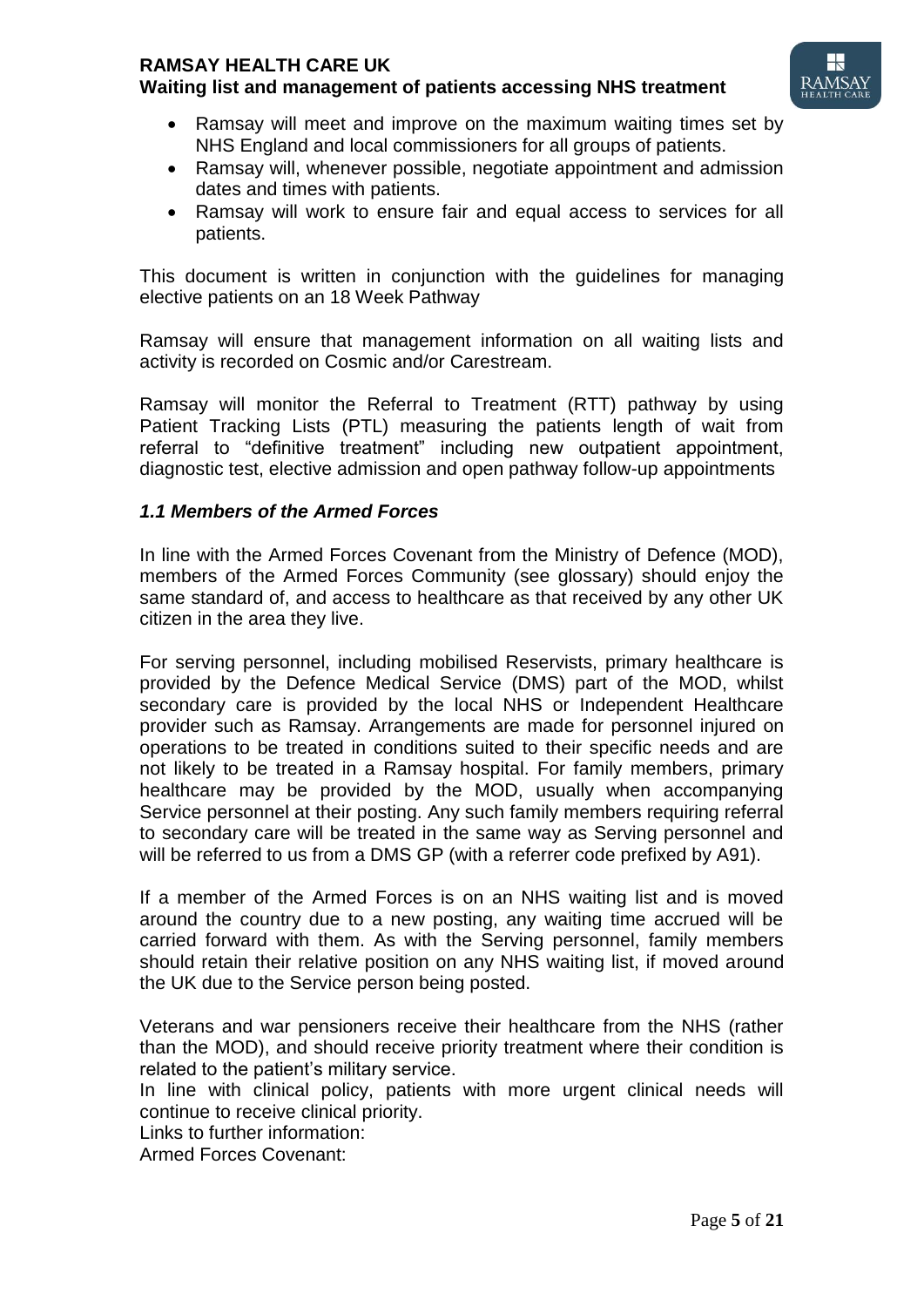

[https://www.gov.uk/government/uploads/system/uploads/attachment\\_data/file/](https://www.gov.uk/government/uploads/system/uploads/attachment_data/file/49469/the_armed_forces_covenant.pdf) [49469/the\\_armed\\_forces\\_covenant.pdf](https://www.gov.uk/government/uploads/system/uploads/attachment_data/file/49469/the_armed_forces_covenant.pdf)

### NHS Choices, Armed Forces Healthcare:

[http://www.nhs.uk/NHSEngland/Militaryhealthcare/Pages/Militaryhealthcare.a](http://www.nhs.uk/NHSEngland/Militaryhealthcare/Pages/Militaryhealthcare.aspx) [spx](http://www.nhs.uk/NHSEngland/Militaryhealthcare/Pages/Militaryhealthcare.aspx)

## **2. General 18 Week RTT Principles**

The 18 week Referral to Treatment pathway (RTT) measures the patient's journey from point of referral to the first definitive treatment.

### *2.1 Clock Starts*

An 18-week clock starts when a referral is made by a healthcare professional or service permitted by a CCG to make such referrals either to;

- A consultant led service, regardless of setting with the intention that the patient will be assessed and if appropriate, treated before responsibility is transferred back to the referring healthcare professional or general practitioner.
- A referral led management or assessment service, which may result in an onward referral to a consultant led service before responsibility is transferred back to the referring healthcare professional or general practitioner.

All aspects of the patient pathway to the point of being treated must be concluded within 18 weeks, including investigations and diagnostics (which must be completed within 6 weeks of such tests being requested). This may also include non-consultant led services as long as the patient is remaining under the care of a consultant and this is part of the patient's 18 week pathway.

If a member of the Armed Forces is on an NHS waiting list and is moved around the country due to a new posting, any waiting time accrued will be carried forward with them.

#### *2.2 Clock Stops*

The 18 week clock stops when:-

- **First definitive treatment**: the clock stops on the date that the patient receives the first definitive treatment intended to manage his/her condition.
- **When a clinical decision is made that treatment is not required**: the clock stops on the date that the clinical decision is communicated to the patient.
- **For inpatient and day case admission**: the clock stop on the day of admission, with the exception of patients who do not have their procedure carried out.
- **When a patient declines treatment**: the clock stops on the date that the patient declines treatment, having been offered it. (Please note this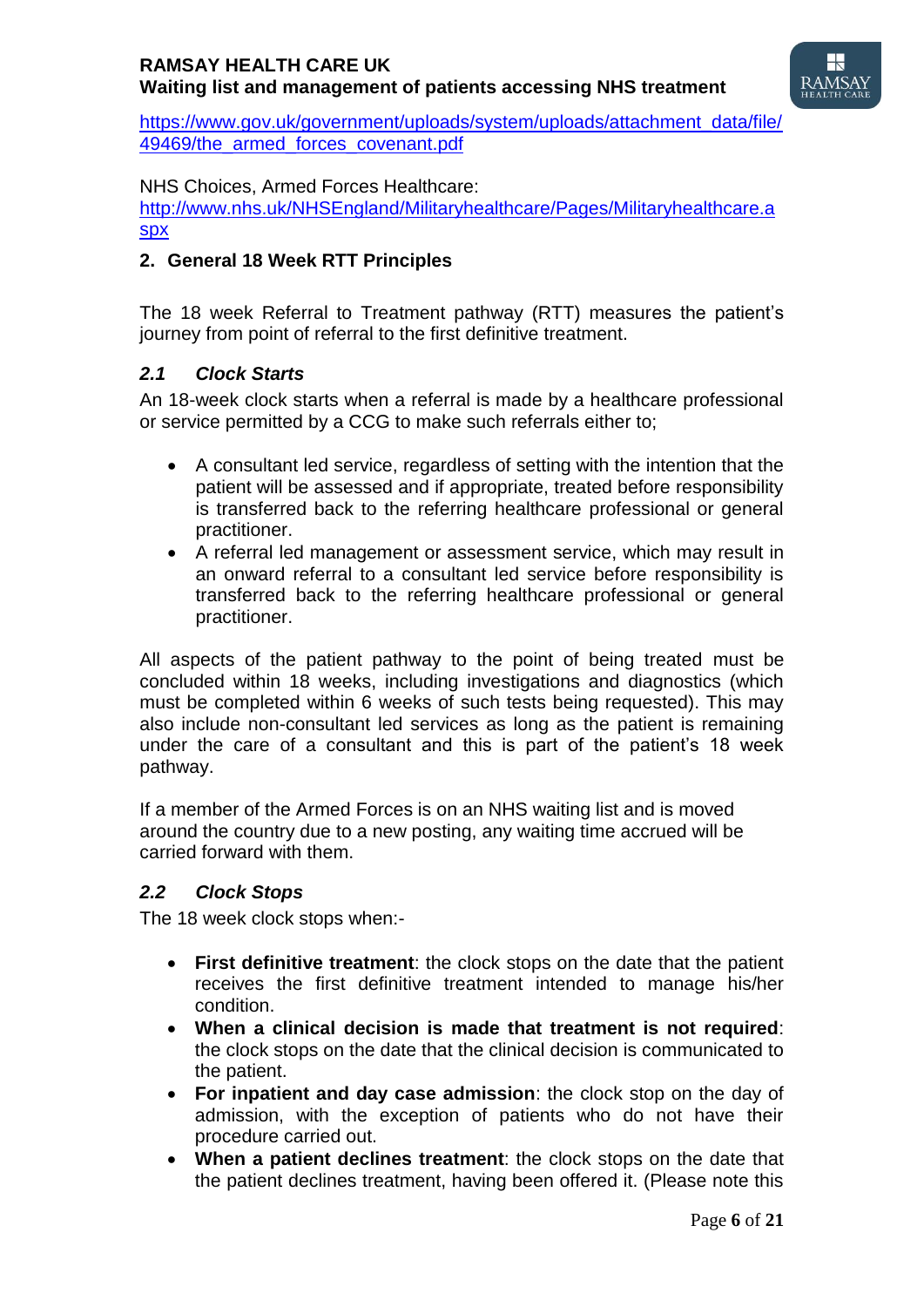# **RAMSAY HEALTH CARE UK**

# **Waiting list and management of patients accessing NHS treatment**



does not mean that the clock stops if a patient declines a date for treatment, but instead declines treatment as a whole).

- **When a period of active monitoring commences**: the clock stops on the date that the decision of active monitoring is made and communicated to the patient and subsequently the GP and/or other referring practitioner without undue delay.
- **When a decision is made to return the patient to primary care for non-medical/surgical treatment:** the clock stops on the date that this is communicated to the patient.

# *2.3 Clock stops for DNAs*

The 18 week clock stops when:

- **A patient DNAs their first appointment following initial referral that started their 18 week clock:** provided that discharging the patient back to primary care is not contrary to their best clinical interest and the GP receives communication to such effect. The clock stops on the day of the DNA appointment.
- **A patient DNAs their follow up appointment and is subsequently discharged back to the care of the GP:** provided that discharging the patient back to primary care is not contrary to their best clinical interest and the GP receives communication to such effect. The clock stops on the day of the DNA appointment.

A clock stop will only be applied where Ramsay can demonstrate that the appointment date was clearly communicated to the patient. See 3.18 and 4.8.2 for Ramsay's policy with regard to discharging a patent back to their GP in the event that they DNA.

# *2.4 New 18 week clock starts*

Upon completion of an 18 week pathway, a new clock would start in the instances listed:

- When a patient becomes fit and ready for the second of a consultant led bilateral procedure.
- Upon the decision to start a substantively new or different treatment that does not already form part of the patients agreed care plan.
- Upon a patient being re-referred into a medical or surgical consultant led speciality or referral management service as a new referral.
- When a decision to treat is made after a period of active monitoring.
- When a patient DNAs the first appointment following the initial referral that started the 18 week clock and the clinician deems appropriate for the patient to be seen in the clinic and not discharged back to the GP.

# **3.0 Management of New and Follow Up Appointments**

# *3.1 General Principles*

Standard practice is that referrals are made to a service rather than an individual, unless the patient has been referred into a named clinician service. In addition, if it is stated in the referral that the patient wishes or has a clinical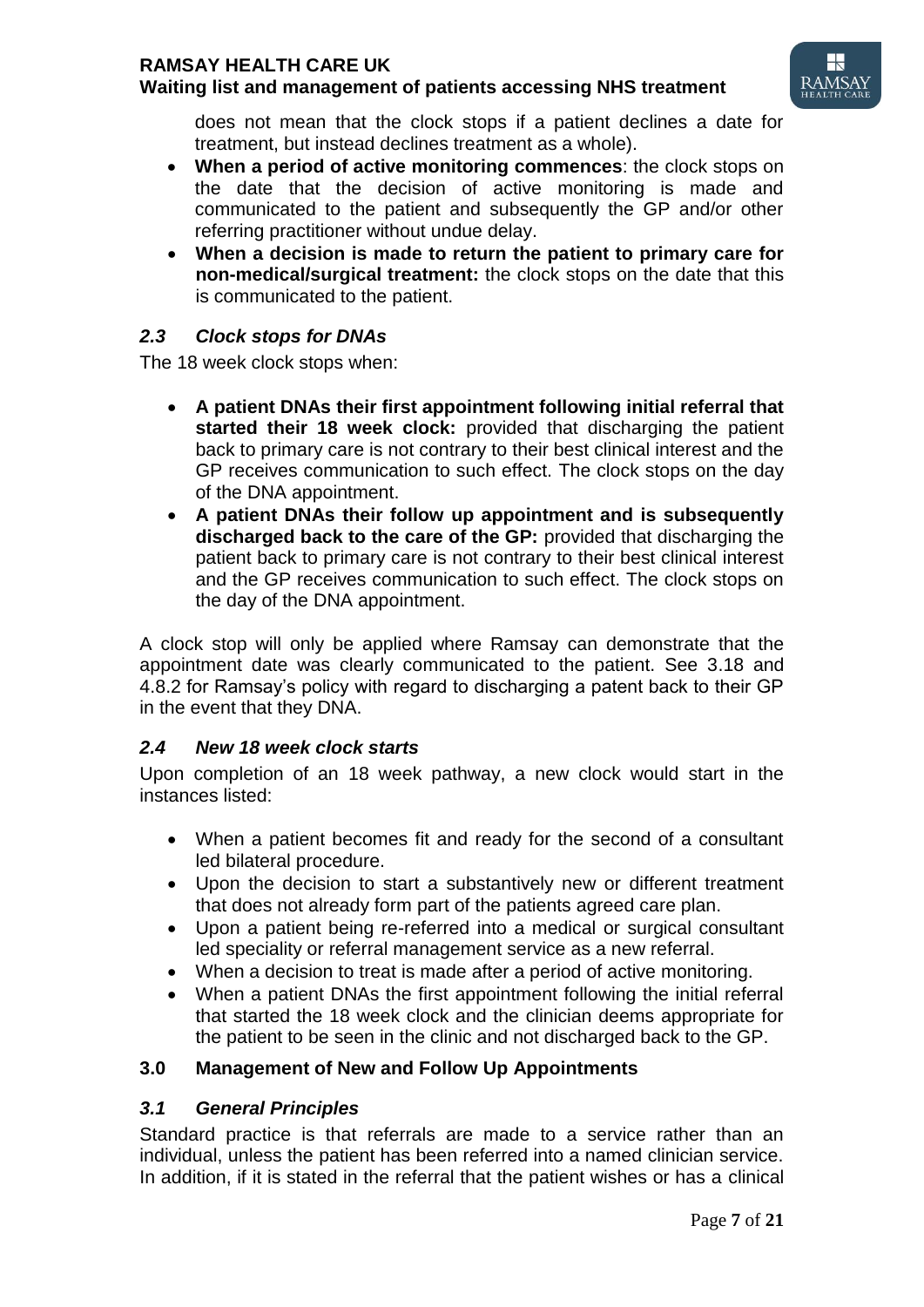

need to see a specific consultant, Ramsay will strive to achieve this wherever possible.

Generic service referrals will ensure that there is an equalisation of waiting lists and activity utilisation and that the maximum waiting time for all patients to be treated is less than 18 weeks.

There are four recognised NHS referral streams;

- Referrals via E-Referral Service (E-RS)
- Paper/fax referrals
- Consultant-to-consultant referrals within Ramsay
- Inter-provider transfers (not including "outsourced" activity)

Key Principles:

- All patients must be seen in order of clinical priority and length of wait
- Referrals must be registered onto Cosmic within 1 working day
- Clinical review should take place within three working days of receipt of referral
- Patient contact should be made within four working days of receipt of referral
- Where patients cannot be contacted they will be discharged to their GP

# *3.2 Referrals via E-Referral Service (E-RS)*

The 18 week clock starts from the point at which the UBRN (Unique Booking Reference Number) is converted.

Where there are no appointments showing on the E-RS system for the service that the referrer has selected, the referrer can choose to 'defer to provider' which will then forward the patient's details as an ASI (appointment slot issue) to Ramsay. The patients who drop onto the ASI work list will be contacted within 4 working days to arrange a mutually convenient appointment.

Three attempts should be made to contact the patient by telephone (two daytime and one after 5pm) if staff are unable to contact the patient by telephone, a letter will be sent to confirm an outpatient appointment.

# *3.3 Paper GP/Fax referrals*

For paper/fax GP referrals that are received by Ramsay, the 18 week clock will commence at the point the referral is physically received.

# *3.4 Consultant to Consultant Referrals*

For consultant to consultant ("C2C") referrals, the rules regarding the 18 week clock will depend upon whether the referral is for the same condition or not. If the referral is part of the same condition, then the original 18 week clock continues unaffected, with the patient's "start" date being the date of the original GP referral *not* the date of the consultant referral. C2C referrals should result in the patient pathways being linked on Cosmic & should be prioritised alongside standard external referrals.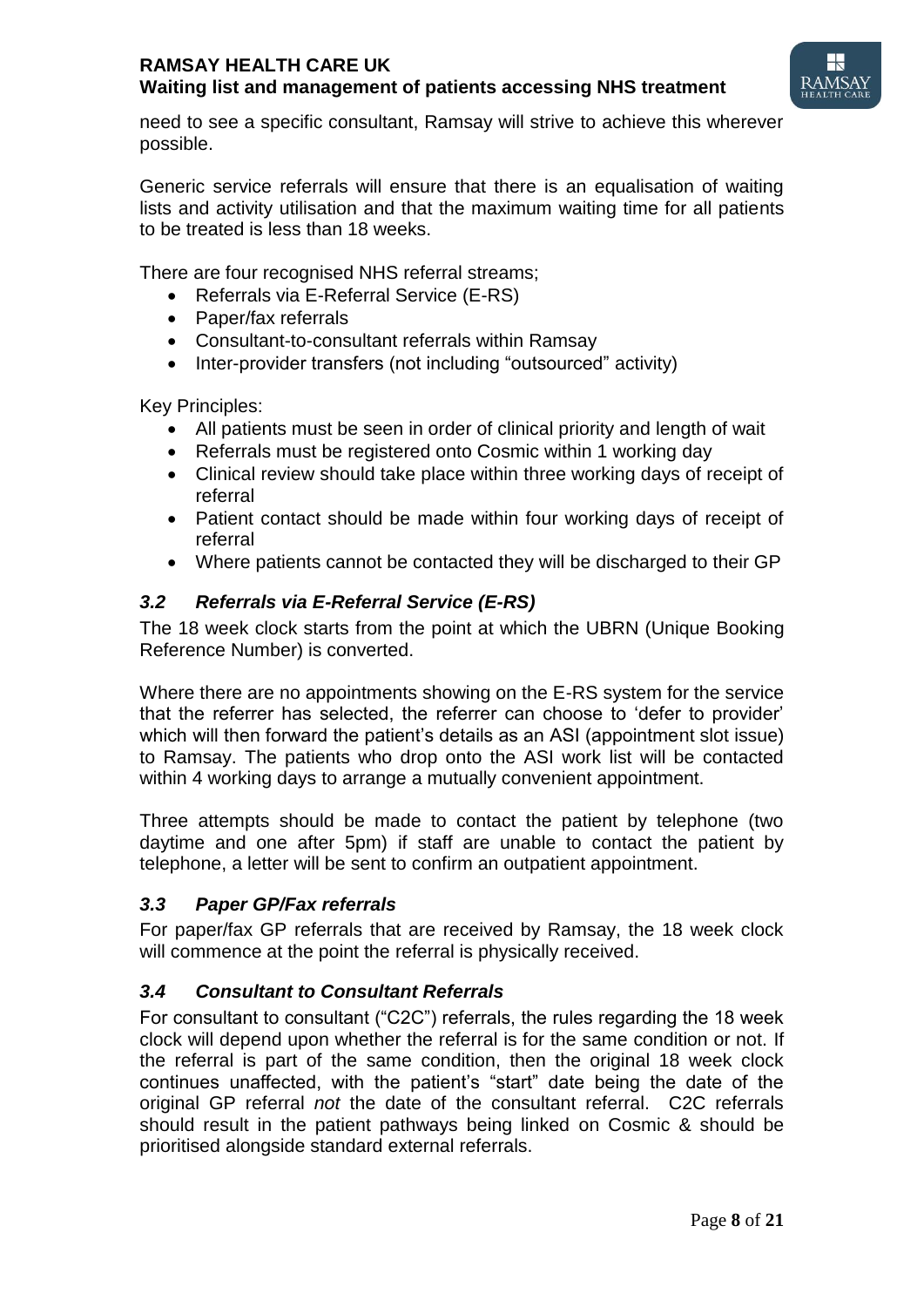

If the patient is referred to another consultant for a different condition, then a new 18 week clock commences. However in the vast majority of situations it is Ramsay's expectation that patients will be referred back to their GP for choice to be offered. A C2C referral should only be made where it falls within scope of an agreed pathway with the commissioner.

If the patient ultimately ends up seeing two consultants for two conditions, distinct 18 week pathways will be running simultaneously with one another.

# *3.5 Receipt and Registration of referrals*

All paper referrals to Ramsay are date stamped upon receipt. All referrals will be registered on Cosmic on the same working day. This includes those referrals that may have an incomplete MDS.

Any missing NHS numbers will be sourced from E-RS or the patient's GP practice to avoid unnecessary delay in processing the referral.

# *3.6 Rejected referrals in E-Referral Service*

All rejected referrals, and the reasons for them will be recorded in E-RS within 24 hours of the decision to reject.

The patient will be telephoned to inform them on the decision to reject and the GP will also be notified of the rejection.

# *3.7 Rejected Paper Referrals*

All rejected referrals, and the reasons for them, will be relayed back to the referring source and the patient will also be contacted to inform them of the decision.

# *3.8 Patient Information*

All new patients, including E-RS, regardless of their method of booking must be sent:

- A letter confirming the time and date of their appointment, including which consultant they will be going to see.
- Registration Form
- Any additional information which is required for their appointment (e.g.) radiology information.

# *3.9 Scheduling*

The scheduling of patient's appointments will be undertaken in accordance with both clinical and chronological prioritisation in line with the 18 week guidelines.

# *3.10 Reasonable Offers*

For written and verbal offers of an appointment to be reasonable, the following waiting time guidance should be followed for referrals that have **not** come through E-RS;

 For a written appointment to be deemed reasonable, the patient is to be offered an appointment with a minimum of two weeks' notice.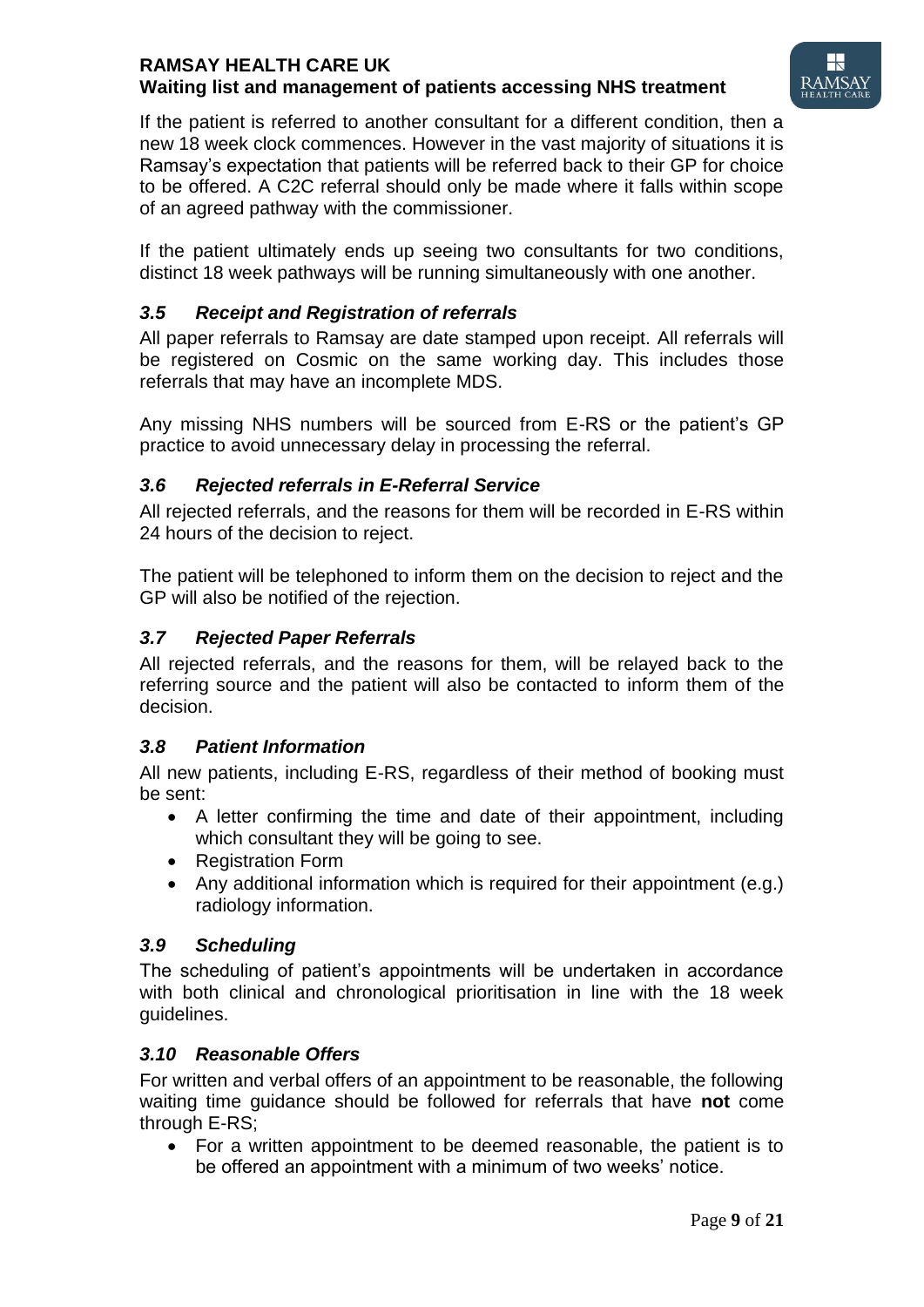# **RAMSAY HEALTH CARE UK**

# **Waiting list and management of patients accessing NHS treatment**



- In addition to the two weeks' notice, for a verbal appointment to be deemed reasonable, the patient should be offered an appointment on a minimum of 2 different dates.
- If a patient chooses to accept an appointment that is earlier than 2 weeks' notice, this is still deemed reasonable.
- If two reasonable offers are declined for either a new or follow-up outpatient consultation, the patient will be discharged to their GP.
- All appointments will be confirmed in writing.

# *3.11 Patient Choice/Deferral*

Some patients will turn down reasonable appointments because they prefer, for example, to go on an extended holiday or because of work/family commitments. Beyond a certain point, a patient initiated delay like this makes it unreasonable or impossible for Ramsay to provide treatment within 18 weeks. **Prior to referral onto an 18 week pathway, GP's should establish that patients are ready and available to receive treatment within this time frame.** 

Ramsay expects patients in receipt of an appointment offer from the Hospital to respond within 10 working days to book and or confirm the appointment. Failure to comply with this will mean that Ramsay will discharge the referred patient back to the GP and stop the clock.

Any refusal of a reasonable offer of appointment will be classed as a selfdeferral from the date of first offered appointment date. If a new patient declines **2 reasonable offers** of appointments (both of which are within the 18 week timeframe) they will be informed that their referral will be returned to their GP. The bookings staff will then record the rejection on Cosmic.

If a patient requests a deferral for social reasons (e.g. due to holiday commitments) the clock cannot be paused and must still be treated within their overall 18 week pathway. Where the delay is material and puts at risk the ability to commence treatment within 18 weeks consideration can be given as to whether under these circumstances patients may be referred back to their GP if they refuse two reasonable offers of appointments. However, it is recognised that the performance targets for 18 week compliance are set below 100% to accommodate these sort of scenarios, so only if a patient's delay is significant should they be considered for referral back to their GP and they should be reviewed on an case-by-case basis.

Referral back to the GP in this scenario would stop the 18 week clock and a new 18 week clock would start at the point when the patient and GP agree to re-refer for treatment.

# *3.12 Active Monitoring*

A clinical decision can be made to start a period of active monitoring.

There will be occasions when the most clinically appropriate option for a patient will be that they are actively monitored over a period of time, rather than undergoing any further investigations, treatments or surgical interventions at that time. When the decision is made to start a period of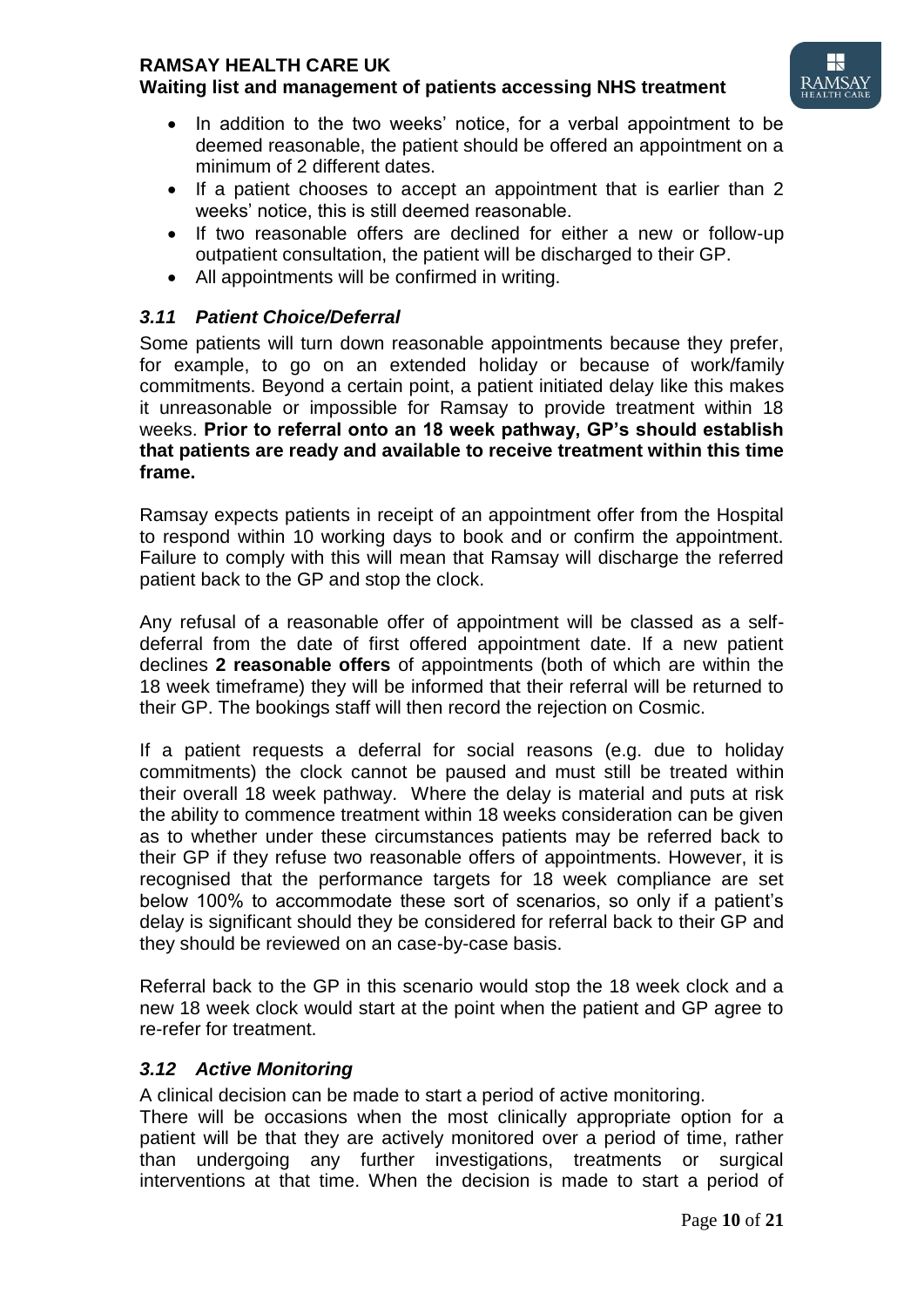

active monitoring, this is communicated to the patient and this stops a patient's 18 week clock.

Patients may initiate the start of a period of active monitoring themselves (for example; choosing to decline treatment whilst they manage their symptoms). However it would not be appropriate for Ramsay to use patient initiated active monitoring to stop patient clocks where a patient does want to have a particular diagnostic test/appointment or other intervention but wants to delay their appointment.

Where such patient initiated delays prior to admission mean that the 18 week target cannot be achieved for the patient, this may constitute an exception to 18 weeks, which is reflected in the 18 week tolerance.

### *3.13 Appointment Letter*

As soon as an appointment has been made within Cosmic, an appointment letter will be generated and sent as confirmation. The letter can be used as an audit trail of arrangements and will contain the following core details:

- Patient's name
- Date letter was sent to the patient
- Date and time of appointment
- Where to report on arrival
- Contact number for queries relating to the appointment
- Name of the clinician who is responsible for the clinic that they are booked into.
- Along with the letter should be sent any relevant information that the patient requires prior to appointment. (See Initial OP Booking SOPs)

# *3.14 Patient Initiated Cancellations*

Patients who wish to change their appointment should be advised to ring the National Telephone Appointment line 0345 60 88 88 8. If this is not possible, then the rebooking should be initiated through the local E-RS coordinator. Any declines of reasonable dates should be recorded into Cosmic to allow a full audit trail. Re-bookings should not be actioned outside of E-RS as this will send a provider appointment cancellation message to E-RS without any reference to the new appointment.

#### *3.15 Patient initiated Cancellations for new appointments*

Patients are able to cancel appointments without impacting the RTT pathway (i.e. the clock cannot be stopped.) If a new patient needs to cancel their appointment, they must be available to accept another reasonable offer in line with their pathway, as outlined in 1.9. If a patient cancels their appointment and they are not available to accept two or more reasonable offers, their RTT clock will be stopped and they will be referred back to their GP.

#### *3.16 Patient initiated cancellations for follow ups*

If a follow up patient needs to cancel their appointment, it must be rescheduled in line with the 18 week treat by date, where applicable.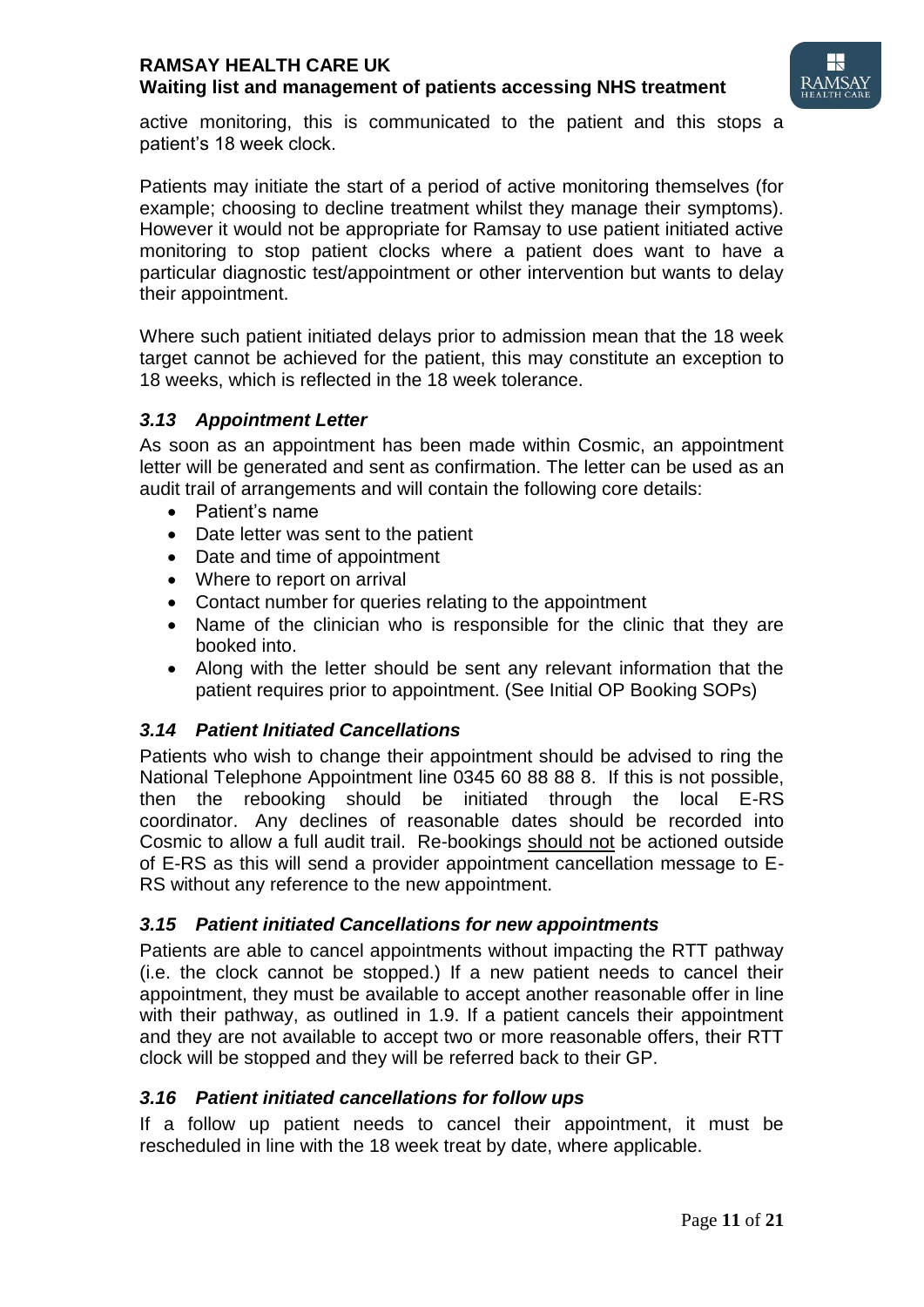

## *3.17 Provider initiated cancellations for non-clinical reasons*

Patients should not be cancelled more than once.

#### **Provider cancellations for new patients**

Patients who are cancelled by Ramsay for non-clinical reasons will be rescheduled in line with the 18 week treat by date.

#### **Provider cancellations for follow up patients**

Patients whose appointments are cancelled by Ramsay for non-clinical reasons will be rescheduled within 28 days.

### *3.18 Did Not Attend (DNAs)*

Patients (with the exception of paediatrics and vulnerable adults) who do not attend their outpatient will result in a discharge back to the referring GP.

### *3.19 Outpatient Diagnostic Appointments*

All Access Policy rules apply equally to diagnostic and outpatient New and Follow Up appointments.

Clinicians are responsible for informing patients of the likely waiting time for diagnostic appointments. In line with guidance all diagnostic tests must be performed within 6 weeks of the diagnostic test being requested. Full details can be found in the Ramsay Diagnostics (DMO1) guidance document.

Where treatment has not been given, subsequent appointments must be given with in the RTT breach date.

Reporting of results will be made available in time to allow progress through all likely stages of the RTT pathway.

#### *3.20 Overseas Patients*

Patients who are identified as overseas visitors and therefore not entitled to free NHS care must be referred to the General Manager for clarification of status regarding entitlement to NHS treatment before registration takes place.

#### *3.21 Patients transferring from the private sector to the NHS*

Patients can choose to convert between an NHS and private status at any point during their treatment without prejudice.

All patients wishing to transfer from a private service to the NHS must be returned to their GP to be offered choice and referral to an NHS provider. No patient should be referred directly from a private service to an NHS service without an appropriate NHS referral letter from their GP.

Patients who are referred via their GPs from a private service can be added to the NHS waiting list on the date that GP referral is received. They do not need an NHS appointment prior to being added to the waiting list. For example, if a patient has had their first appointment and diagnostic tests under a private service and then wishes to transfer to the NHS for treatment they can be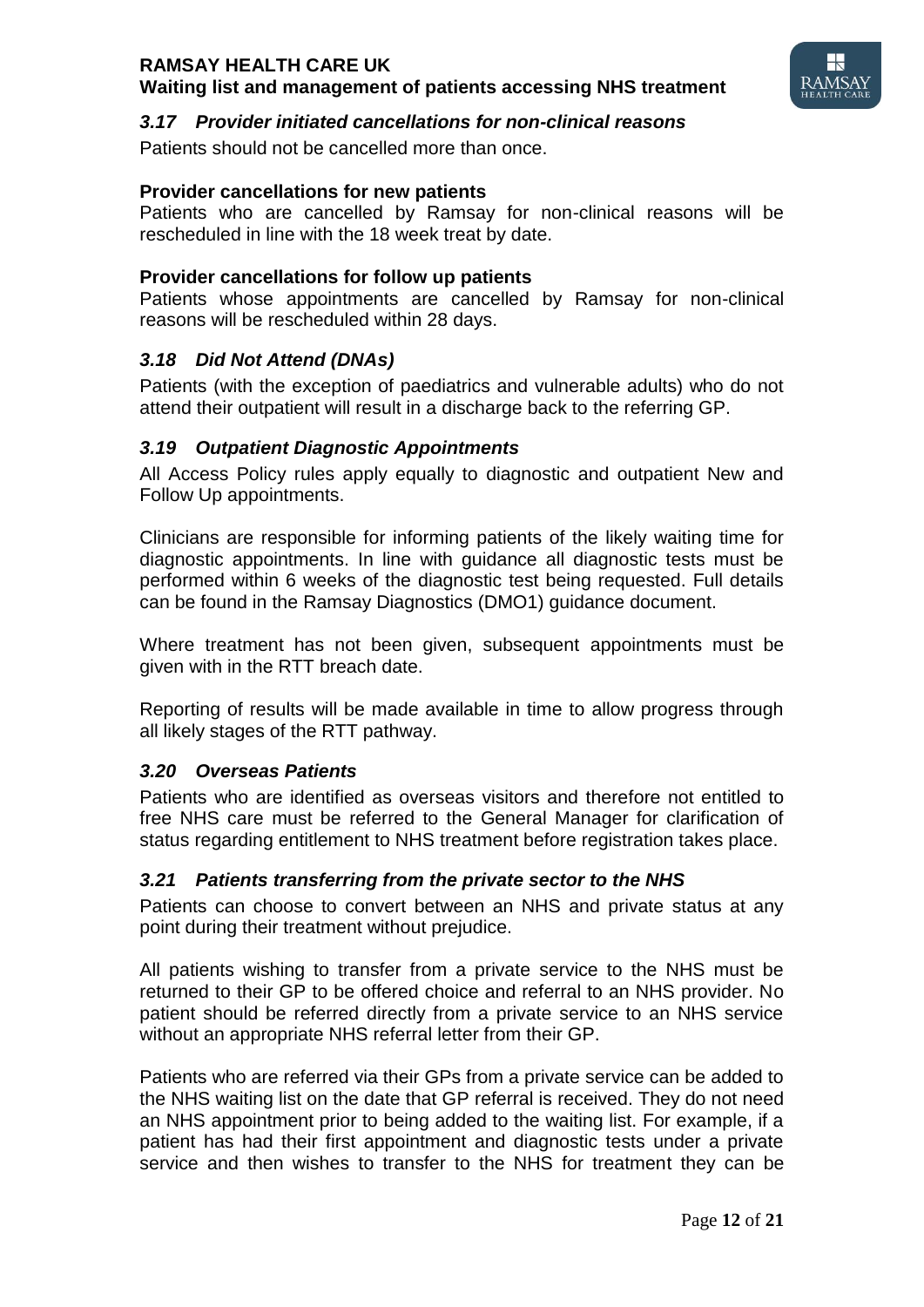

added to the waiting list (following GP referral) without having to have another first appointment/diagnostics.

# *3.22 Patients transferring from the NHS to Private*

NHS patients already on NHS waiting lists opting to have a private procedure must be removed from the NHS waiting list.

A new referral must be created on Cosmic to reflect the NHS to Private status.

# **4.0 Management of Inpatient & Daycase (Admitted Pathway)**

### *4.1 Selecting Patients for Admission*

All patients will be chronologically managed in accordance with the prevailing 18 week guidance. Patients whose booking forms indicate that they require an urgent procedure will be clinically prioritised.

### *4.2 Patients with a Decision to Treat*

The decision to add a patient to an inpatient or day case waiting list must be made by a consultant, or under arrangement agreed with the consultant.

Patients must be clinically and socially ready for admission on the day the decision to treat is made.

Patients must not be added if:

- They are unfit for procedure
- Further investigations are required first
- Not ready for the surgical phase of treatment
- They need to lose weight

#### *4.3 Pre-operative Assessment*

Patients who require a pre-operative assessment appointment based on the admission and booking criteria will wherever possible have an assessment booked 2 weeks prior to their admission date.

4.3.1 The Outcome of the of Pre-operative Assessment

If the patient is fit at assessment, treatment will proceed as planned.

If the patient is clinically and/or socially unfit for the proposed procedure, the referral will be processed in one of the following ways;

- The patient is monitored for a maximum period of 3 weeks (this does not affect the 18 week clock which will continue to tick). If the patient has been deemed fit by either their GP or consultant, another preassessment appointment will be booked.
- If the patient is deemed clinically and/or socially unfit and this cannot be improved during a period of active monitoring, then subsequent to review & in consultation with the commissioner, the patient referral will be rejected back to the referring clinician. The GP will also be informed of this decision.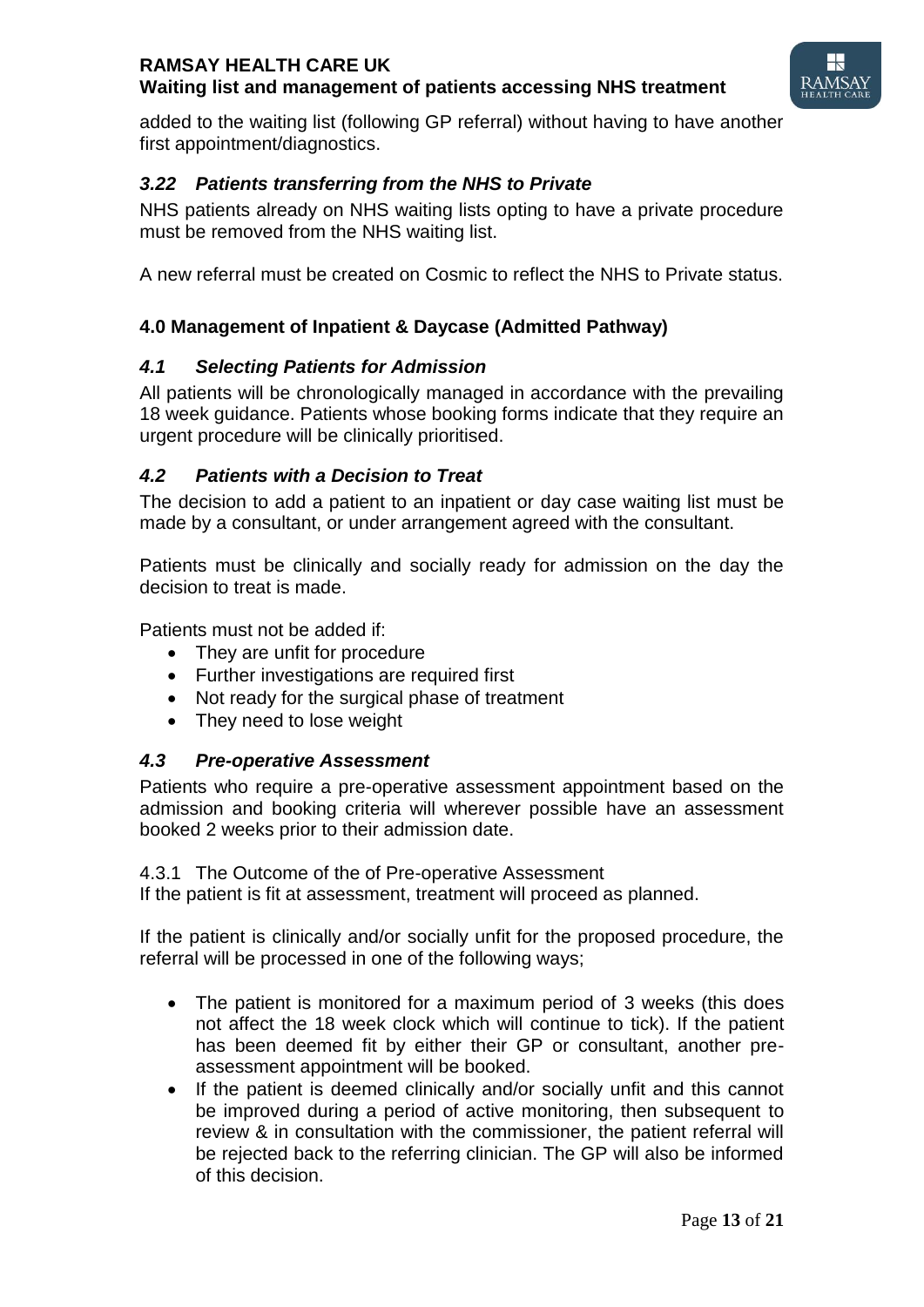

## *4.4 Information to the Patient*

The majority of patients will be sent an admission letter confirming their date of admission. If there is an Eido leaflet relevant to the intended procedure, this must be included with the letter or supplied at the time of the outpatient attendance.

As soon as the procedure has been booked, an admission letter is created on Cosmic and sent as confirmation. The letter is an audit trail of the arrangements and will contain the following details:

- Patient's name and address
- Date letter sent to patient
- Date and time of admission
- Contact number for queries relating to the procedure.
- Consultant who will be carrying out the procedure.
- Any other relevant clinical information/advice.

#### *4.5 Patients who become clinically unfit for treatment following their successful pre-operative assessment*

If a patient becomes clinically/socially unfit after a successful pre-operative assessment, an assessment must be made on the likely duration of the period of unavailability. Short term periods of unavailability (2 weeks or less) must be absorbed into the overall waiting time. In the event of long term unavailability (over 2 weeks) the patient will normally be discharged back to the care of their GP for re-referral. Individual consideration will be given to patients' individual circumstances on a case-by-case basis. In those cases where patients are referred back to their GP, clear guidelines must be given to the clinician regarding the patient's condition to warrant re-referral.

#### *4.6 Reasonable Offers*

For written and verbal offers of an admission to be reasonable, the following waiting guidance must be followed:

- For a written appointment to be deemed reasonable, the patient is to be offered an appointment with a minimum of 2 weeks' notice.
- In addition to the two weeks' notice, for a verbal admission date to be deemed reasonable, the patient should be offered an appointment on a minimum of 2 different dates.
- If a patient chooses to accept an admission date that is earlier than 2 weeks' notice, that is still deemed reasonable.
- Any patient unavailability must be recorded on Cosmic (see the Cosmic/Operational Access Policy document for more details).
- If two reasonable offers are declined the patient will be discharged back to their GP.
- All appointments will be confirmed in writing.
- Where a patient cannot be contacted they will be discharged back to their GP.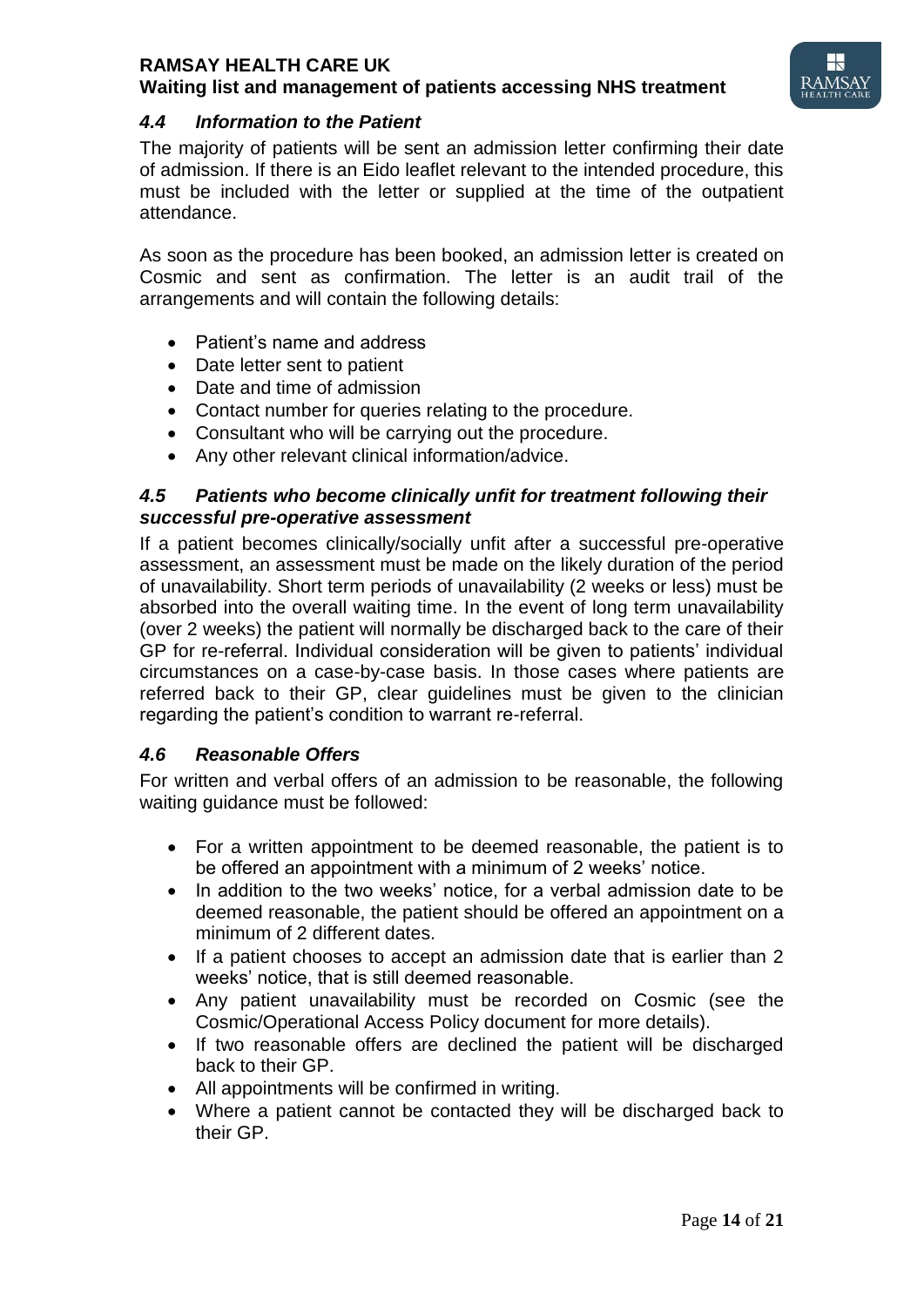

## *4.7 Patient Unavailability*

Patients may decide to wait longer than 18 weeks for treatment for social reasons. We will ensure that the delay is clinically appropriate by liaising with the consultant in question. If the clinician is happy for the patient to delay their treatment then Ramsay will allow the delay regardless of the length of the wait.

If the clinician is not happy for the patient to delay their treatment for the time requested, we will inform the patient of a clinically appropriate TCI date. If the patient refuses this date they will be discharged back to their GP.

There will be no 'blanket rules' on the length of time a patient is allowed to delay their treatment, the decision on how long a patient is allowed to delay their treatment will be made on individual circumstances.

For all patient initiated delays the following guidance must be followed:

- A record should be kept of all patients who have chosen to delay their treatment and it should be reviewed regularly.
- A full audit trail must be kept on all patient initiated delayed pathways.
- Do not encourage an open-ended delay; always try to secure a date with the patient.

#### 4.8.1 Patient Cancellations

Patients who cancel their admission date for a valid reason must be given one re-arranged date at the time of the cancellation that is within the 18 week waiting time guidelines.

If a patient cancels twice or more, their care episode and referral must be completed on Cosmic and the patient will be removed from the waiting list and sent back to the GP, a letter must be sent to the patient to inform them of the decision and that a re-referral would be needed for the patient to be seen again.

#### 4.8.2 Did Not Attend (DNAs)

In the event of a routine patient not attending for their TCI date, the patient will be contacted and either rescheduled or discharged back to their GP (care episode and referral will be closed). The determination as to whether the patient will be offered an alternative appointment or referred back to their GP will be assessed on a case-by-case basis and based upon the specific reason for the DNA and following discussion with the patient's consultant.

Clinical priority admissions such as urgent will be rescheduled and offered a further admission date within the appropriate time frame. If the patient DNAs a second TCI date then the patient will be discharged and returned to the care of their GP.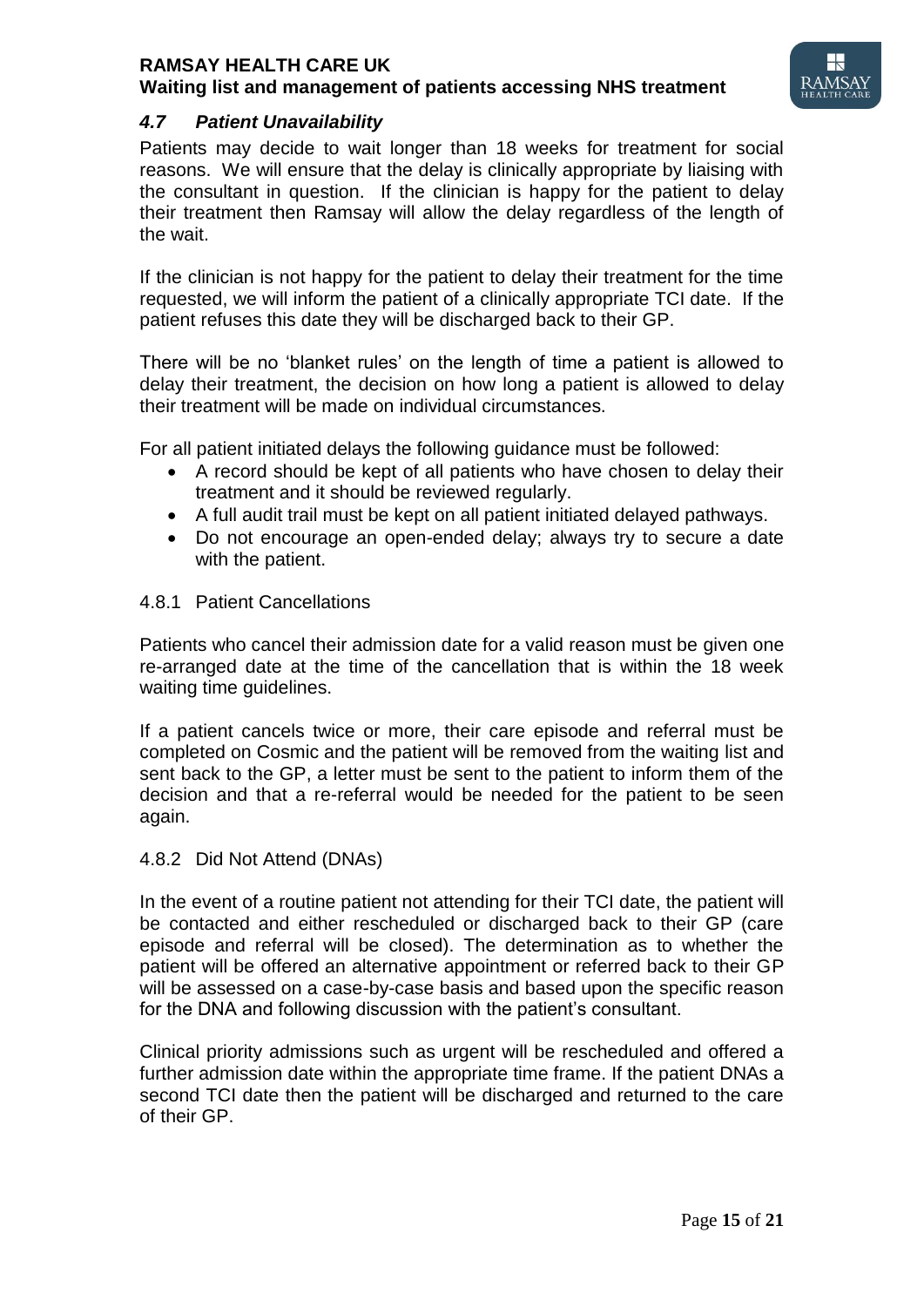

### 4.8.3 Hospital initiated Cancellations of Admissions

When a patient's admission has been cancelled for non-medical reasons, this must be recorded within Cosmic as a provider cancellation and the patient rescheduled in accordance with their 18 week pathway.

Patients cancelled by the hospital on the day of admission must be given another admission date within 28 days of cancellation or prior to the end of the 18-week pathway, whichever is the earlier. If a patient declines the proposed admission date, this must be recorded within Cosmic and then make reference to Patient Unavailability as outlined in 2.7.

### *4.9 Cross Border Healthcare*

Patients resident in Scotland & Wales are entitled to receive emergency treatment at Ramsay when required, however prior approval for all Elective Treatments, including Outpatient appointments, must be obtained (from the relevant Health Board) before booking an appointment or receiving treatment. (Northern Ireland patients receive treatment in the same manner as English residents).

Patients resident in the European Union or a country with a reciprocal agreement are entitled to receive emergency treatment at Ramsay when required, however the patient must supply their EHIC card (or passport for non EU). If an EHIC card is not supplied the patient will be charged for their treatment as a private patient.

Patients from other foreign countries are entitled to receive emergency treatment at Ramsay when required however they will be charged for this treatment as a private patient.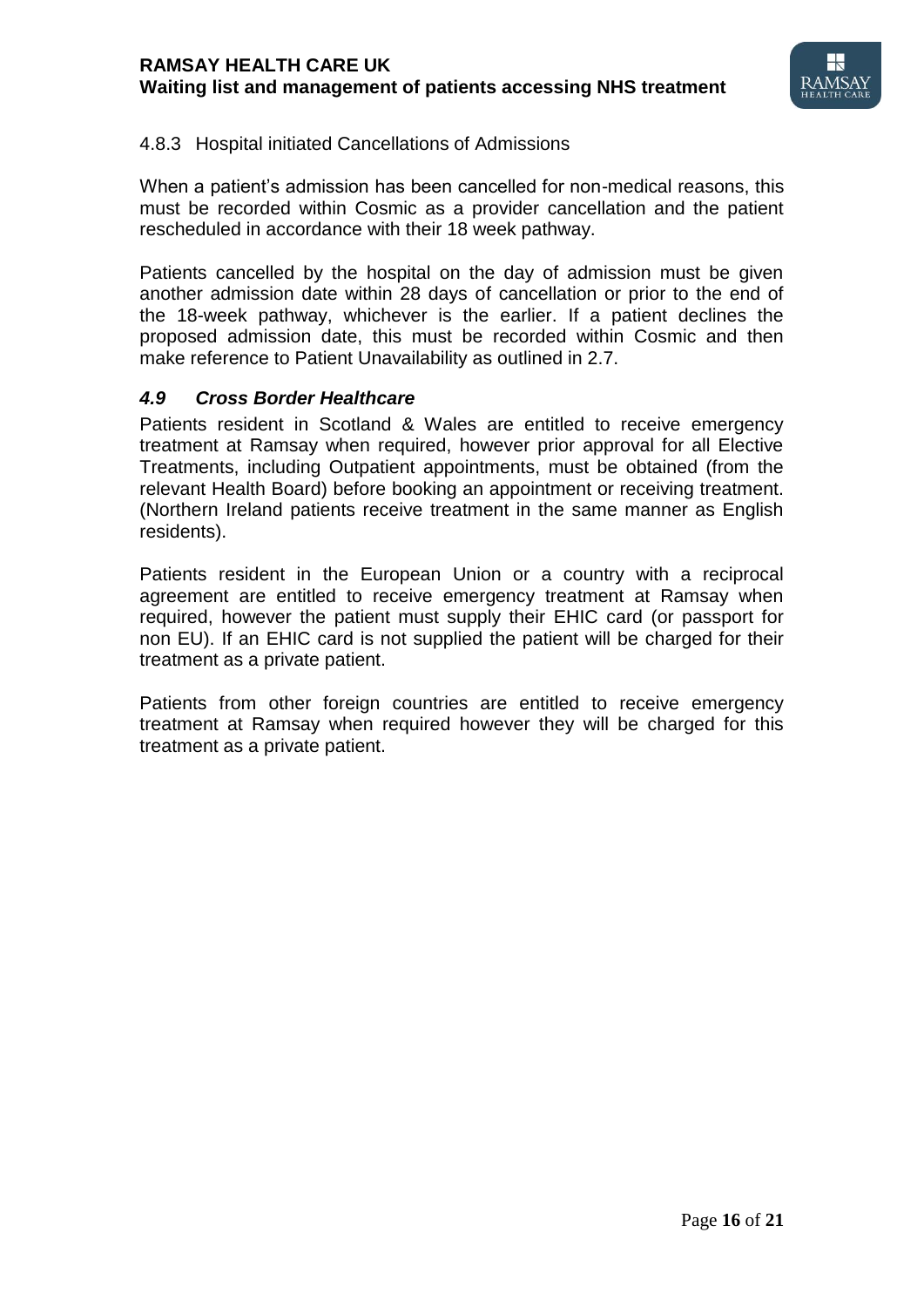

# **APPENDICES**

# **Appendix 1: The referral pathway E-Referral Service Referral Pathway**

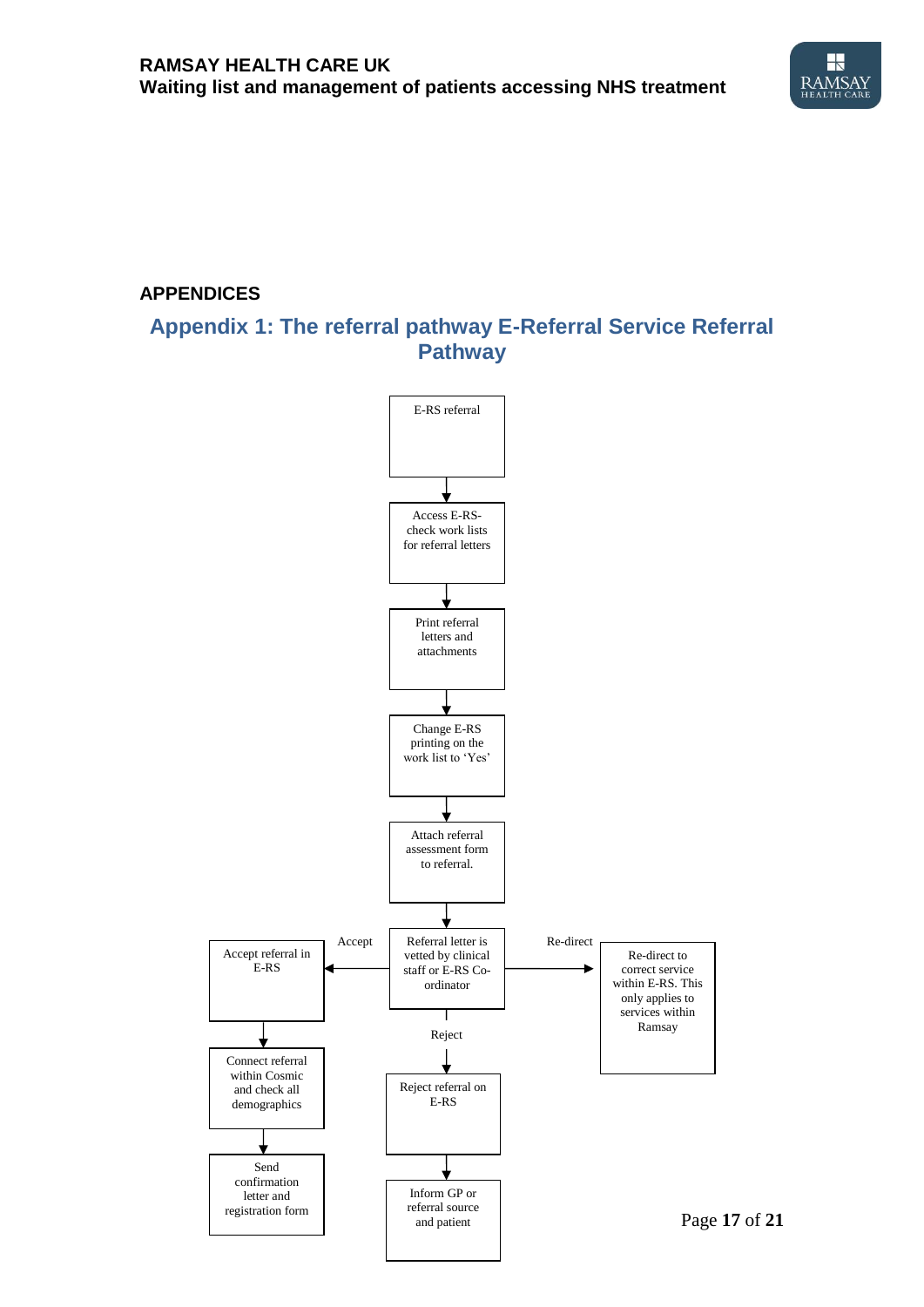

**Paper referral process**

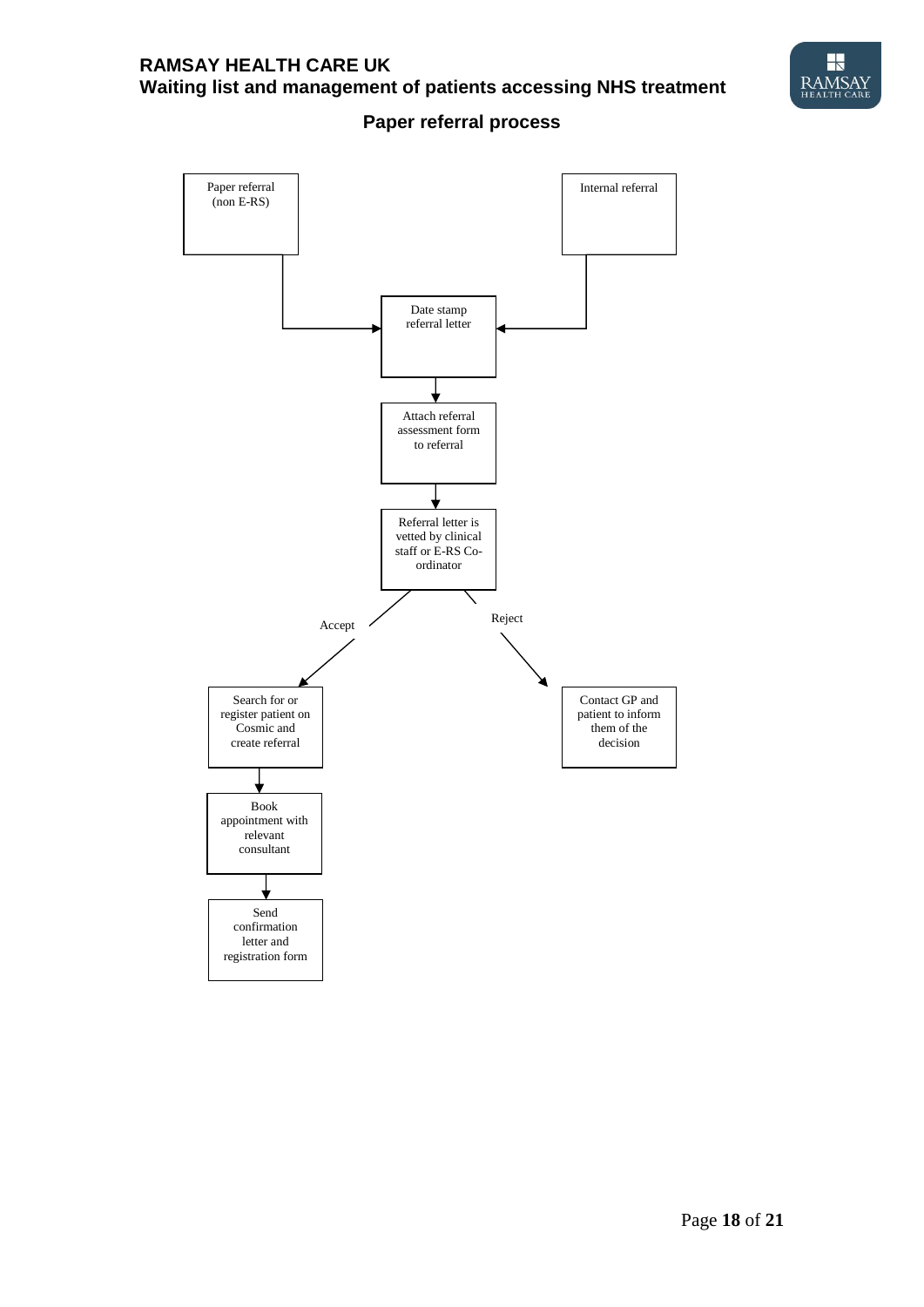

# **Glossary**

| <b>Active Monitoring</b>            | An 18 week clock may be stopped<br>where it is clinically appropriate to<br>start a period of monitoring in<br>secondary care without<br>clinical<br>intervention or diagnostic procedures.<br>A new 18 week clock would start<br>when a decision to treat is made<br>following<br>a period of<br>active<br>monitoring. |
|-------------------------------------|-------------------------------------------------------------------------------------------------------------------------------------------------------------------------------------------------------------------------------------------------------------------------------------------------------------------------|
| <b>Active Waiting List</b>          | Patients awaiting elective admission<br>for treatment and are currently<br>available to be called for admission.                                                                                                                                                                                                        |
| <b>Can Not Attend (CNA)</b>         | Patients who, on receipt of reasonable<br>offer(s) of admission, notify the<br>hospital that they are unable to attend.                                                                                                                                                                                                 |
| <b>E-Referral Service</b>           | A method of electronically booking a<br>patient into the hospital of their choice.                                                                                                                                                                                                                                      |
| <b>Cosmic</b>                       | The name of Ramsay's patient admin<br>system.                                                                                                                                                                                                                                                                           |
| <b>Carestream</b>                   | The name of Ramsay's administration<br>system for diagnostic radiology                                                                                                                                                                                                                                                  |
| Date Referral Received (DRR)        | For paper referrals, the date on which<br>a hospital receives a referral letter<br>from a GP. For E-RS referrals it is the<br>date a patient takes an action to book<br>an appointment. The waiting time for<br>outpatients should be calculated from<br>this date.                                                     |
| Day cases                           | Patients who require admission to the<br>hospital for treatment and will need<br>the use of a bed but who are not<br>intended to stay in hospital overnight.                                                                                                                                                            |
| <b>Decision to Admit date (DTA)</b> | The date on which<br>a consultant<br>decides a patient needs<br>be<br>to<br>admitted for an operation. This date<br>should be recorded in the case-notes<br>and used to calculate the total waiting<br>time.                                                                                                            |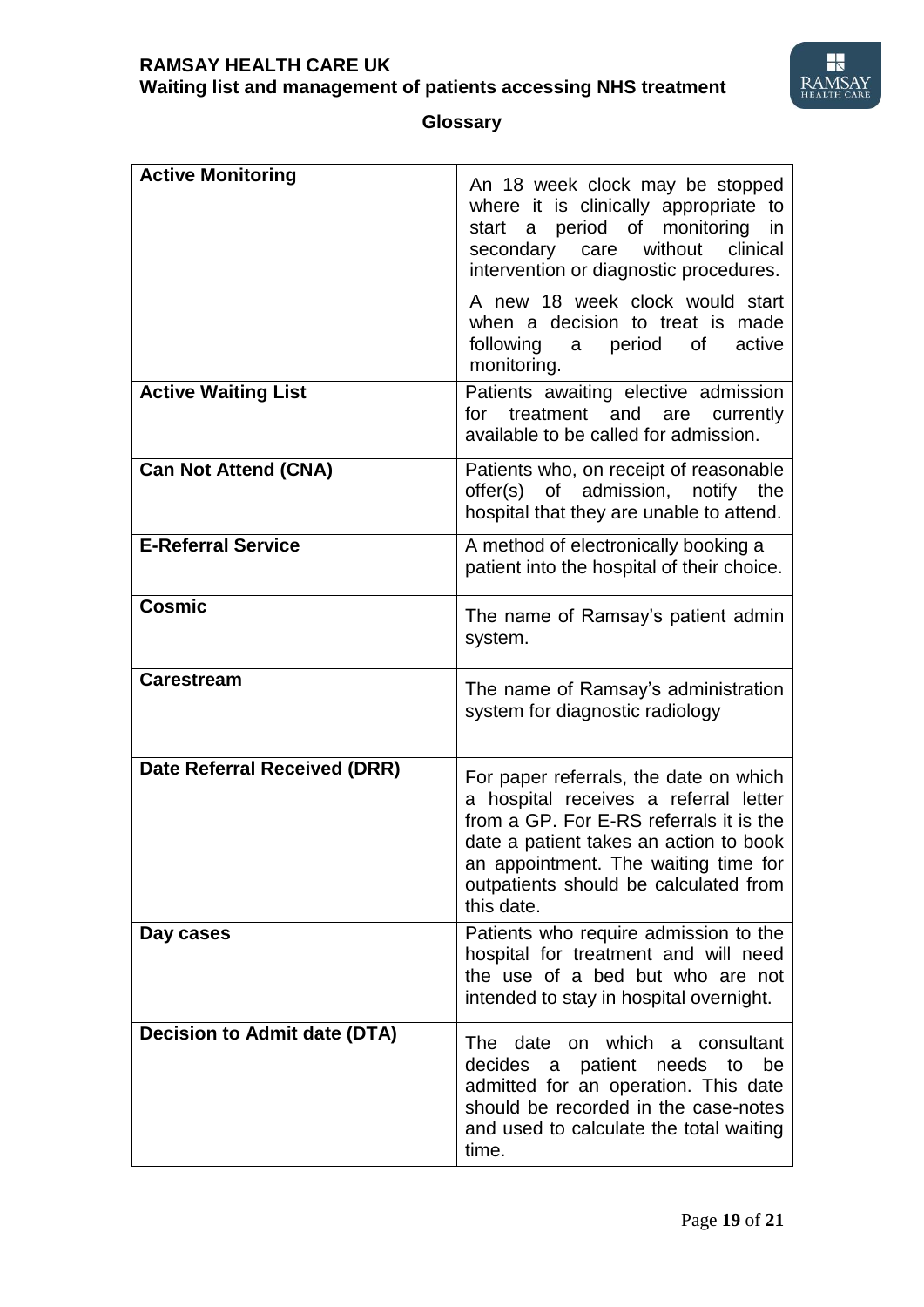

| Did Not Attend (DNA)                | A patient who, having previously<br>accepted an agreed date for an<br>appointment or surgery, fails to attend<br>the hospital as agreed and without<br>cancellation or notification.                                                                                                                                                                              |
|-------------------------------------|-------------------------------------------------------------------------------------------------------------------------------------------------------------------------------------------------------------------------------------------------------------------------------------------------------------------------------------------------------------------|
| <b>First Definitive Treatment</b>   | An intervention intended to manage a<br>patient's disease, condition or injury<br>and avoid further invention. What<br>constitutes First Definitive Treatment<br>is a matter for clinical judgment, in<br>consultation<br>others<br>with<br>as<br>appropriate, including the patient.                                                                             |
| <b>Indirectly Bookable Services</b> | Some provider services are not<br>directly bookable through E-RS so<br>patients cannot book directly into<br>clinics from a GP practice. Instead<br>they contact the hospital by phone and<br>choose an appointment date. This is<br>defined as an Indirectly Bookable<br>Service.                                                                                |
| <b>Inpatients</b>                   | Patients who require admission to<br>hospital for<br>treatment<br>and<br>are<br>intended to remain in hospital for at<br>least one night.                                                                                                                                                                                                                         |
| <b>Member of the Armed Forces</b>   | <b>The</b><br>Armed Forces<br>Community<br>includes: (1) regular personnel; (2)<br>reservists; (3) veterans; (4) families of<br>regular personnel, reservists<br>and<br>veterans and (5) the bereaved. For<br>more information, refer to the <b>Armed</b><br><b>Forces Covenant or the NHS Choices:</b><br>Healthcare for the Armed<br><b>Forces</b><br>websites. |
| <b>Open Appointments</b>            | Open appointments are deemed to be<br>3 months unless requested as longer<br>by the responsible clinician.                                                                                                                                                                                                                                                        |
| <b>Outpatients</b>                  | Patients referred<br>by a<br>General<br>Practitioner or another health care<br>professional for clinical advice<br>or<br>treatment.                                                                                                                                                                                                                               |
| <b>Primary Targeting List (PTL)</b> | The PTL is a list of patients (both<br>inpatients and outpatients) whose<br>waiting time is approaching<br>the<br>guarantee date, who should be offered<br>an admission/appointment before the<br>guarantee date is reached.                                                                                                                                      |